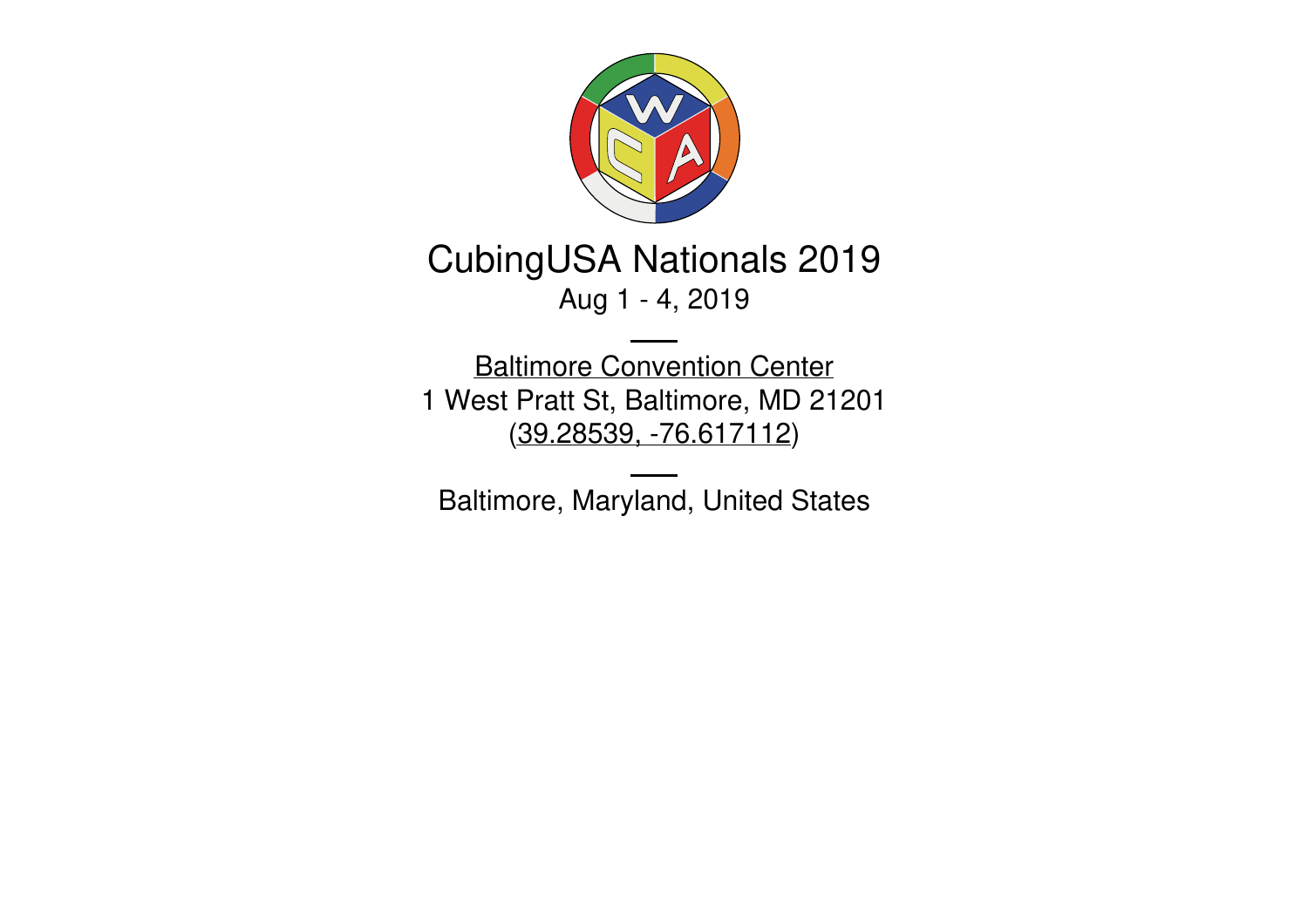### **Events**

| Event          | Round        | Format          | <b>Time limit</b> | <b>Proceed</b> |
|----------------|--------------|-----------------|-------------------|----------------|
|                | First round  | Ao <sub>5</sub> | 10:00.00          | <b>Top 200</b> |
| ₩              | Second round | Ao <sub>5</sub> | 10:00.00          | Top 80         |
|                | Semi Final   | Ao <sub>5</sub> | 10:00.00          | Top 16         |
|                | Final        | Ao <sub>5</sub> | 10:00.00          |                |
|                | First round  | Ao <sub>5</sub> | 10:00.00          | <b>Top 160</b> |
| $\blacksquare$ | Second round | Ao <sub>5</sub> | 10:00.00          | Top 64         |
| īī             | Semi Final   | Ao <sub>5</sub> | 10:00.00          | Top 16         |
|                | Final        | Ao <sub>5</sub> | 10:00.00          |                |
|                | First round  | Ao <sub>5</sub> | 10:00.00          | <b>Top 100</b> |
| ▒              | Second round | Ao <sub>5</sub> | 10:00.00          | Top 48         |
|                | Semi Final   | Ao <sub>5</sub> | 10:00.00          | Top 16         |
|                | Final        | Ao <sub>5</sub> | 10:00.00          |                |
|                | First round  | Ao <sub>5</sub> | 10:00.00          | Top 48         |
| W              | Second round | Ao <sub>5</sub> | 10:00.00          | Top 16         |
|                | Final        | Ao <sub>5</sub> | 10:00.00          |                |
|                | First round  | Mo <sub>3</sub> | 10:00.00          | Top 16         |
|                | Final        | Mo <sub>3</sub> | 10:00.00          |                |
| W              | First round  | Mo <sub>3</sub> | 10:00.00          | Top 16         |
|                | Final        | Mo3             | 10:00.00          |                |
| 1              | First round  | Bo <sub>3</sub> | 10:00.00          | Top 16         |
|                | Final        | Bo <sub>3</sub> | 10:00.00          |                |
| <u>ij</u>      | Final        | Mo <sub>3</sub> | 1 hour            |                |
|                | First round  | Ao <sub>5</sub> | 10:00.00          | Top 64         |
| <b>E</b>       | Second round | Ao <sub>5</sub> | 10:00.00          | Top 16         |
|                | Final        | Ao <sub>5</sub> | 10:00.00          |                |
|                | First round  | Ao <sub>5</sub> | 10:00.00          | Top 16         |
|                | Final        | Ao <sub>5</sub> | 10:00.00          |                |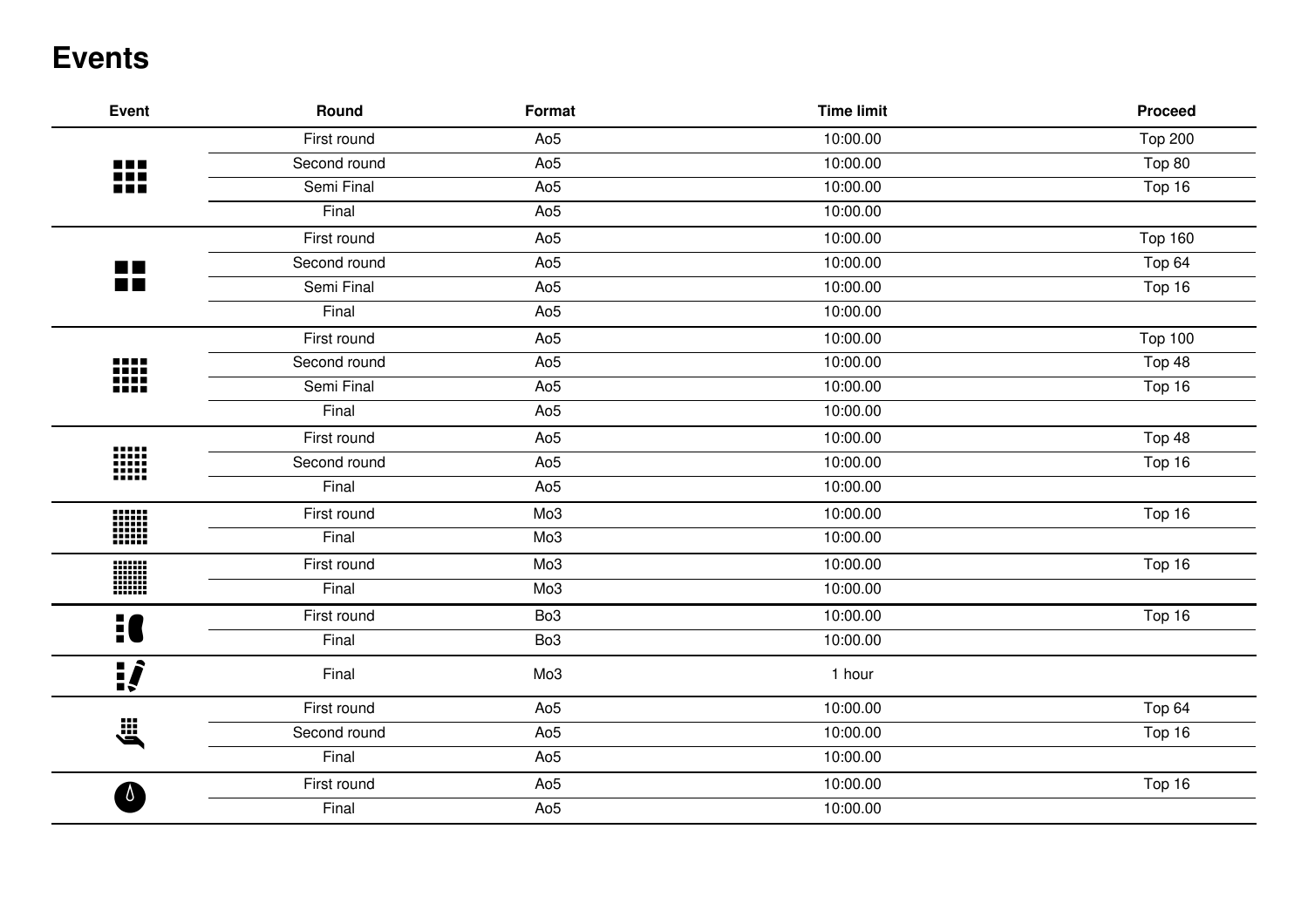| Event                | Round        | Format          | <b>Time limit</b>                 | Proceed        |
|----------------------|--------------|-----------------|-----------------------------------|----------------|
|                      | First round  | Ao <sub>5</sub> | 10:00.00                          | Top 48         |
| 樂                    | Second round | Ao <sub>5</sub> | 10:00.00                          | Top 16         |
|                      | Final        | Ao <sub>5</sub> | 10:00.00                          |                |
|                      | First round  | Ao <sub>5</sub> | 10:00.00                          | <b>Top 100</b> |
|                      | Second round | Ao <sub>5</sub> | 10:00.00                          | Top 48         |
| $\frac{1}{\sqrt{2}}$ | Semi Final   | Ao <sub>5</sub> | 10:00.00                          | Top 16         |
|                      | Final        | Ao <sub>5</sub> | 10:00.00                          |                |
|                      | First round  | Ao <sub>5</sub> | 10:00.00                          | Top 64         |
| $\bigotimes$         | Second round | Ao <sub>5</sub> | 10:00.00                          | Top 16         |
|                      | Final        | Ao <sub>5</sub> | 10:00.00                          |                |
|                      | First round  | Ao <sub>5</sub> | 10:00.00                          | Top 48         |
| <b>X</b>             | Second round | Ao <sub>5</sub> | 10:00.00                          | Top 16         |
|                      | Final        | Ao <sub>5</sub> | 10:00.00                          |                |
| $\frac{1}{2}$        | Final        | Bo <sub>3</sub> | 10:00.00                          |                |
| i (                  | Final        | Bo <sub>3</sub> | 20:00.00                          |                |
| ै                    | Final        | Bo <sub>2</sub> | 10:00.00 per cube, up to 60:00.00 |                |
| 83)                  | Final        | Ao <sub>5</sub> | 10:00.00                          |                |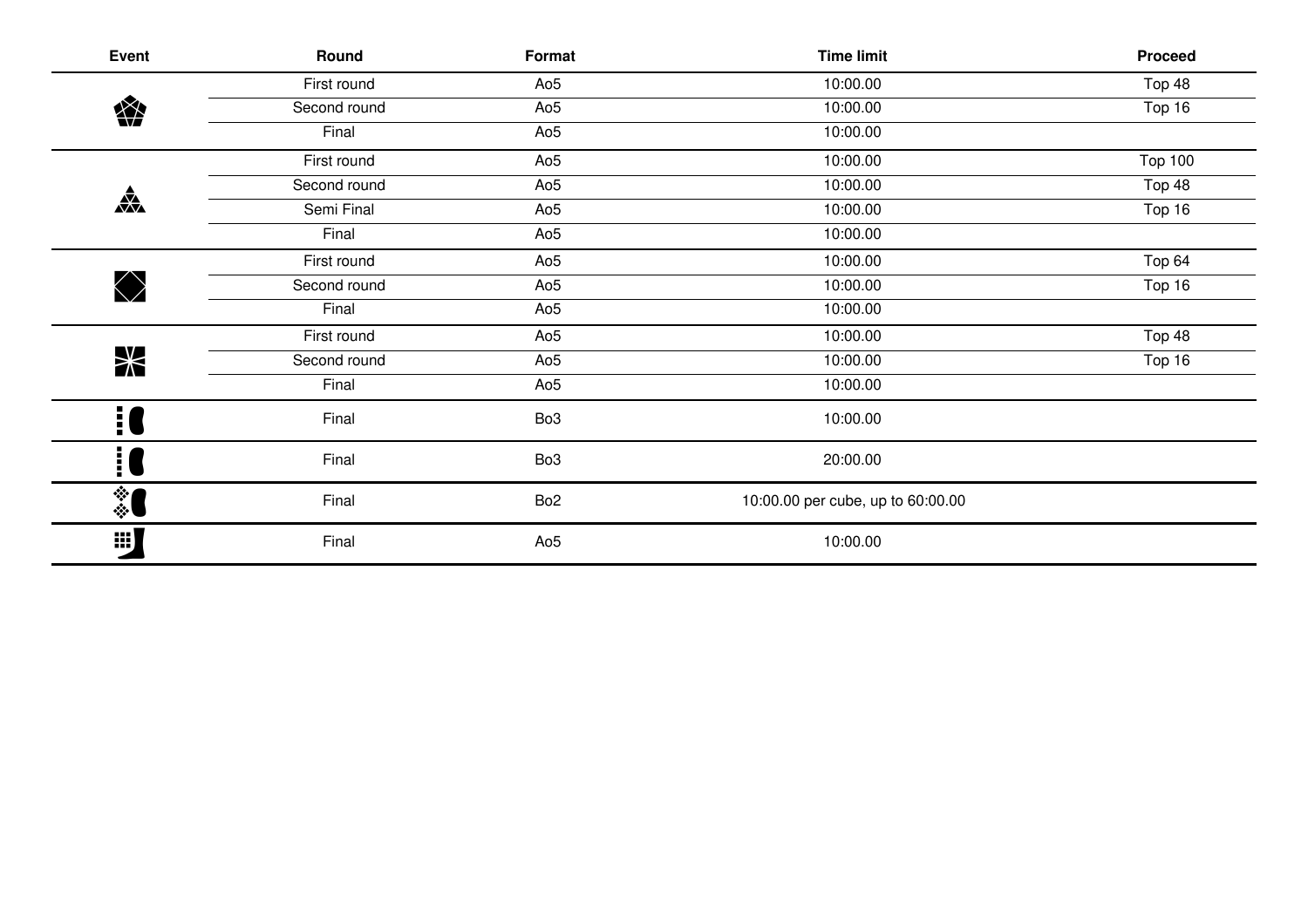# **Schedule for Thursday (August 01, 2019)**

| <b>Start</b> | End      |                | <b>Activity</b>                                   | Format          | <b>Time limit</b>                 | <b>Proceed</b> |
|--------------|----------|----------------|---------------------------------------------------|-----------------|-----------------------------------|----------------|
| 08:00 AM     | 10:00 AM |                | <b>Staff Round 1</b><br>Main Room                 |                 |                                   |                |
| 10:00 AM     | 12:00 PM | $\sqrt{2}$     | <b>Clock First round</b><br>Main Room             | Ao <sub>5</sub> | 10:00.00                          | Top 16         |
| 10:00 AM     | 12:00 PM | W              | <b>7x7x7 Cube First round</b><br>Main Room        | Mo <sub>3</sub> | 10:00.00                          | Top 16         |
| 12:30 PM     | 02:00 PM | ै              | 3x3x3 Multi-Blind Final (Attempt 1)<br>Side Room  | Bo <sub>2</sub> | 10:00.00 per cube, up to 60:00.00 |                |
| 02:00 PM     | 04:30 PM | <b>HH</b><br>m | 5x5x5 Cube First round<br>Main Room               | Ao <sub>5</sub> | 10:00.00                          | Top 48         |
| 02:30 PM     | 05:00 PM | 88)            | 3x3x3 With Feet Final<br>Side Room                | Ao <sub>5</sub> | 10:00.00                          |                |
| 03:30 PM     | 06:00 PM | jii<br>Ö       | 3x3x3 One-Handed First round<br>Main Room         | Ao <sub>5</sub> | 10:00.00                          | Top 64         |
| 05:00 PM     | 05:30 PM | $\sqrt{2}$     | <b>Clock Final</b><br>Main Room                   | Ao <sub>5</sub> | 10:00.00                          |                |
| 05:30 PM     | 06:00 PM | W<br>          | <b>7x7x7 Cube Final</b><br>Main Room              | Mo <sub>3</sub> | 10:00.00                          |                |
| 06:15 PM     | 07:15 PM | <u>:</u>       | 3x3x3 Fewest Moves Final (Attempt 1)<br>Side Room | Mo <sub>3</sub> | 1 hour                            |                |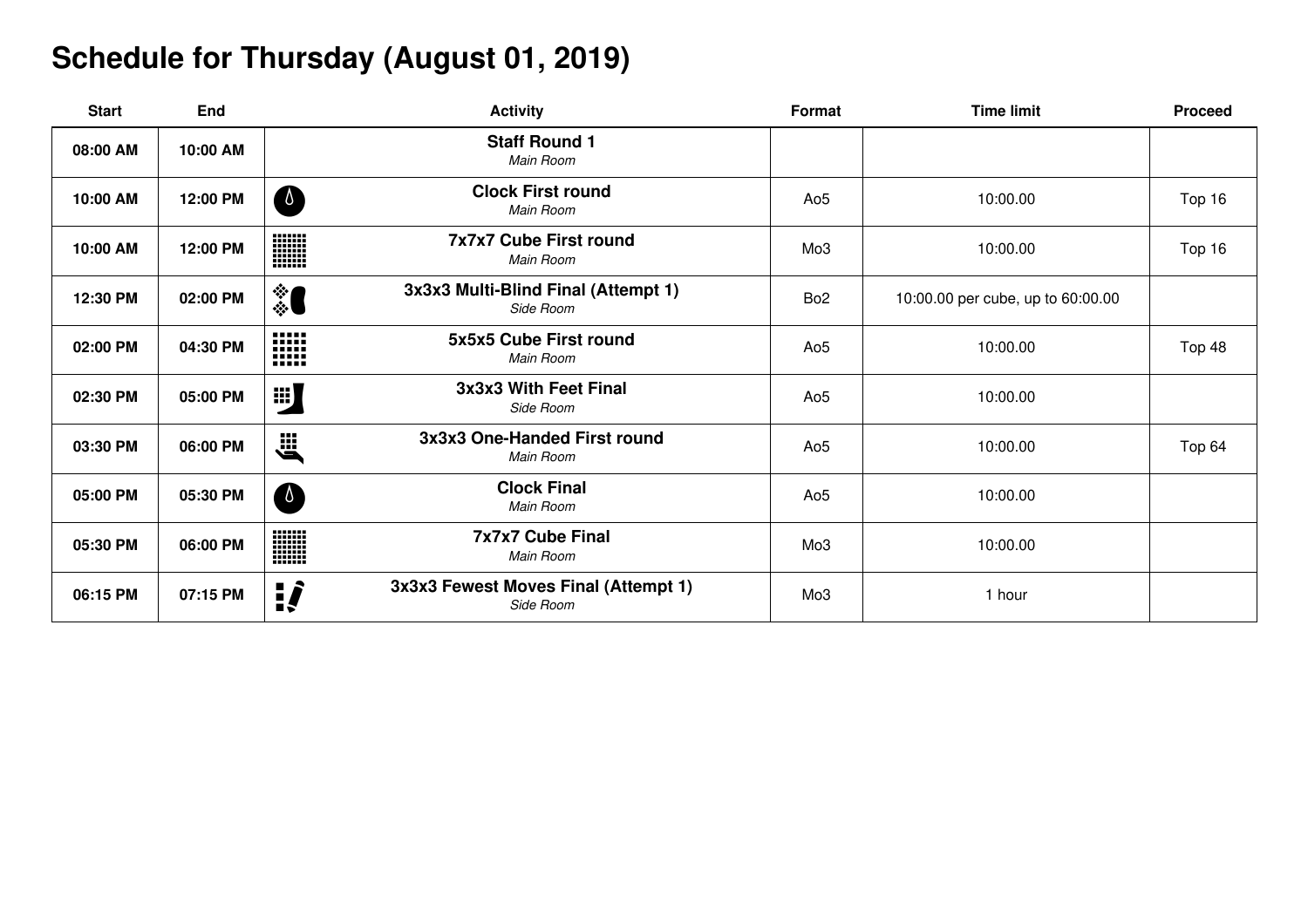### **Schedule for Friday (August 02, 2019)**

| <b>Start</b> | End      | <b>Activity</b>                                               | Format          | <b>Time limit</b>                 | <b>Proceed</b> |
|--------------|----------|---------------------------------------------------------------|-----------------|-----------------------------------|----------------|
| 08:00 AM     | 10:15 AM | <b>Staff Round 1</b><br>Main Room                             |                 |                                   |                |
| 08:00 AM     | 10:00 AM | 5x5x5 Blindfolded Final<br>$\vdots$<br>Side Room              | Bo <sub>3</sub> | 20:00.00                          |                |
| 10:15 AM     | 12:15 PM | <b>Square-1 First round</b><br><b>X</b><br>Main Room          | Ao <sub>5</sub> | 10:00.00                          | Top 48         |
| 10:15 AM     | 12:15 PM | <b>WWW</b><br>6x6x6 Cube First round<br>Main Room<br>HM       | Mo <sub>3</sub> | 10:00.00                          | Top 16         |
| 12:30 PM     | 02:00 PM | 3x3x3 Multi-Blind Final (Attempt 2)<br>ै<br>Side Room         | Bo <sub>2</sub> | 10:00.00 per cube, up to 60:00.00 |                |
| 01:45 PM     | 03:30 PM | W<br>4x4x4 Cube First round<br>Main Room                      | Ao <sub>5</sub> | 10:00.00                          | <b>Top 100</b> |
| 03:00 PM     | 06:00 PM | <b>Skewb First round</b><br>$\bigcirc$<br>Main Room           | Ao <sub>5</sub> | 10:00.00                          | Top 64         |
| 03:00 PM     | 05:30 PM | <b>Megaminx First round</b><br>樂<br>Main Room                 | Ao <sub>5</sub> | 10:00.00                          | Top 48         |
| 04:30 PM     | 05:35 PM | <b>Square-1 Second round</b><br><b>X</b><br>Main Room         | Ao <sub>5</sub> | 10:00.00                          | Top 16         |
| 05:30 PM     | 06:00 PM | W<br>6x6x6 Cube Final<br>Main Room                            | Mo <sub>3</sub> | 10:00.00                          |                |
| 06:15 PM     | 07:15 PM | 3x3x3 Fewest Moves Final (Attempt 2)<br><u>:</u><br>Side Room | Mo <sub>3</sub> | 1 hour                            |                |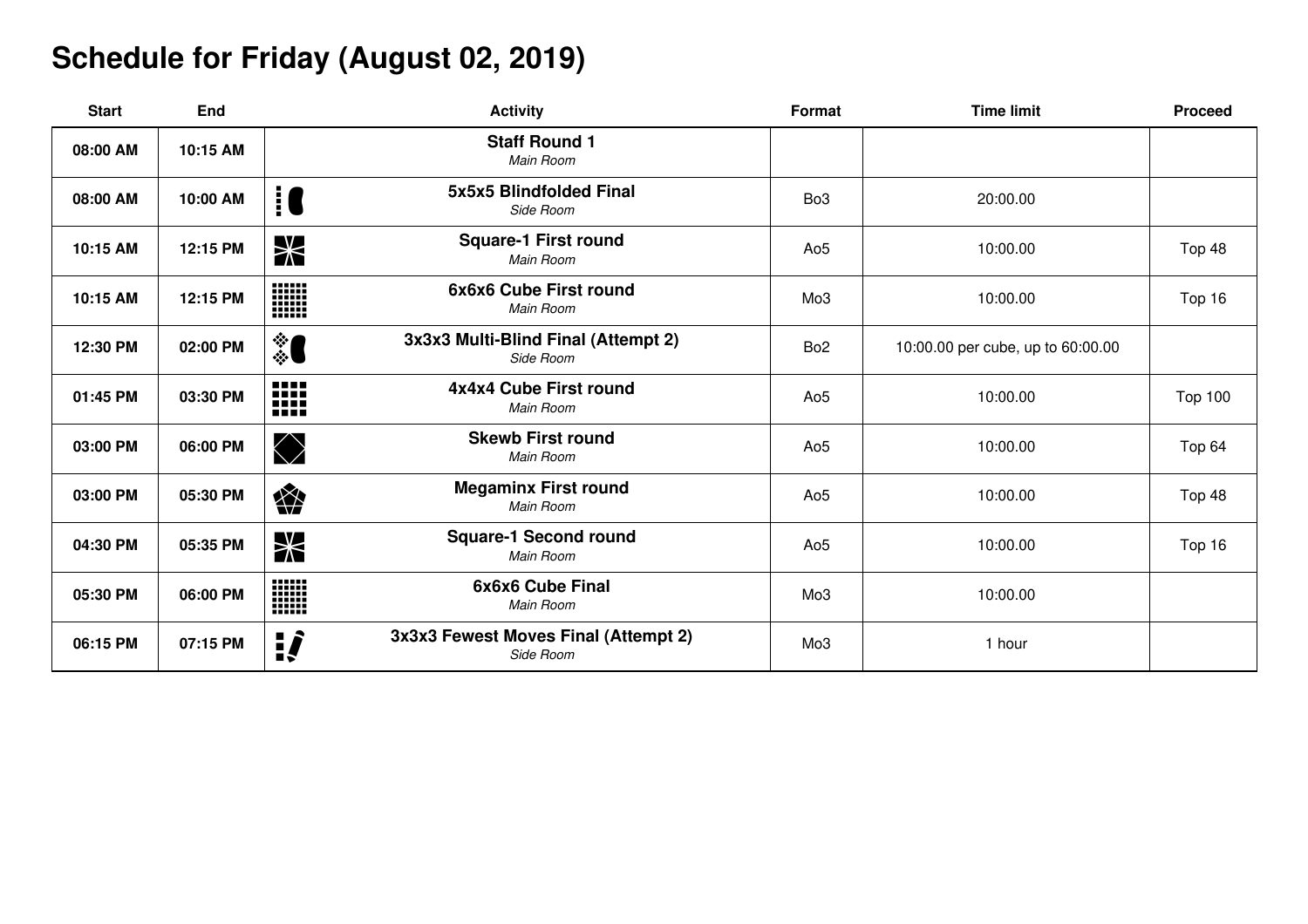# **Schedule for Saturday (August 03, 2019)**

| <b>Start</b> | End      |                                 | <b>Activity</b>                                   | Format          | <b>Time limit</b> | <b>Proceed</b> |
|--------------|----------|---------------------------------|---------------------------------------------------|-----------------|-------------------|----------------|
| 08:00 AM     | 10:00 AM |                                 | <b>Staff Round 1</b><br>Main Room                 |                 |                   |                |
| 10:00 AM     | 12:00 PM | <b>The Co</b><br>$\blacksquare$ | 2x2x2 Cube First round<br>Main Room               | Ao <sub>5</sub> | 10:00.00          | <b>Top 160</b> |
| 10:00 AM     | 11:00 AM | 樂                               | <b>Megaminx Second round</b><br>Main Room         | Ao <sub>5</sub> | 10:00.00          | Top 16         |
| 01:00 PM     | 01:30 PM | H                               | 3x3x3 Blindfolded First round<br>Main Room        | Bo <sub>3</sub> | 10:00.00          | Top 16         |
| 01:30 PM     | 05:30 PM | 88<br><b>A</b> 2019             | 3x3x3 Cube First round<br>Main Room               | Ao <sub>5</sub> | 10:00.00          | <b>Top 200</b> |
| 01:30 PM     | 03:00 PM | ₩                               | 4x4x4 Cube Second round<br>Main Room              | Ao <sub>5</sub> | 10:00.00          | Top 48         |
| 03:00 PM     | 06:00 PM | $\frac{1}{\sqrt{2}}$            | <b>Pyraminx First round</b><br>Main Room          | Ao <sub>5</sub> | 10:00.00          | <b>Top 100</b> |
| 05:30 PM     | 06:00 PM | 《                               | <b>Megaminx Final</b><br>Main Room                | Ao <sub>5</sub> | 10:00.00          |                |
| 06:15 PM     | 07:15 PM | ij                              | 3x3x3 Fewest Moves Final (Attempt 3)<br>Side Room | Mo <sub>3</sub> | 1 hour            |                |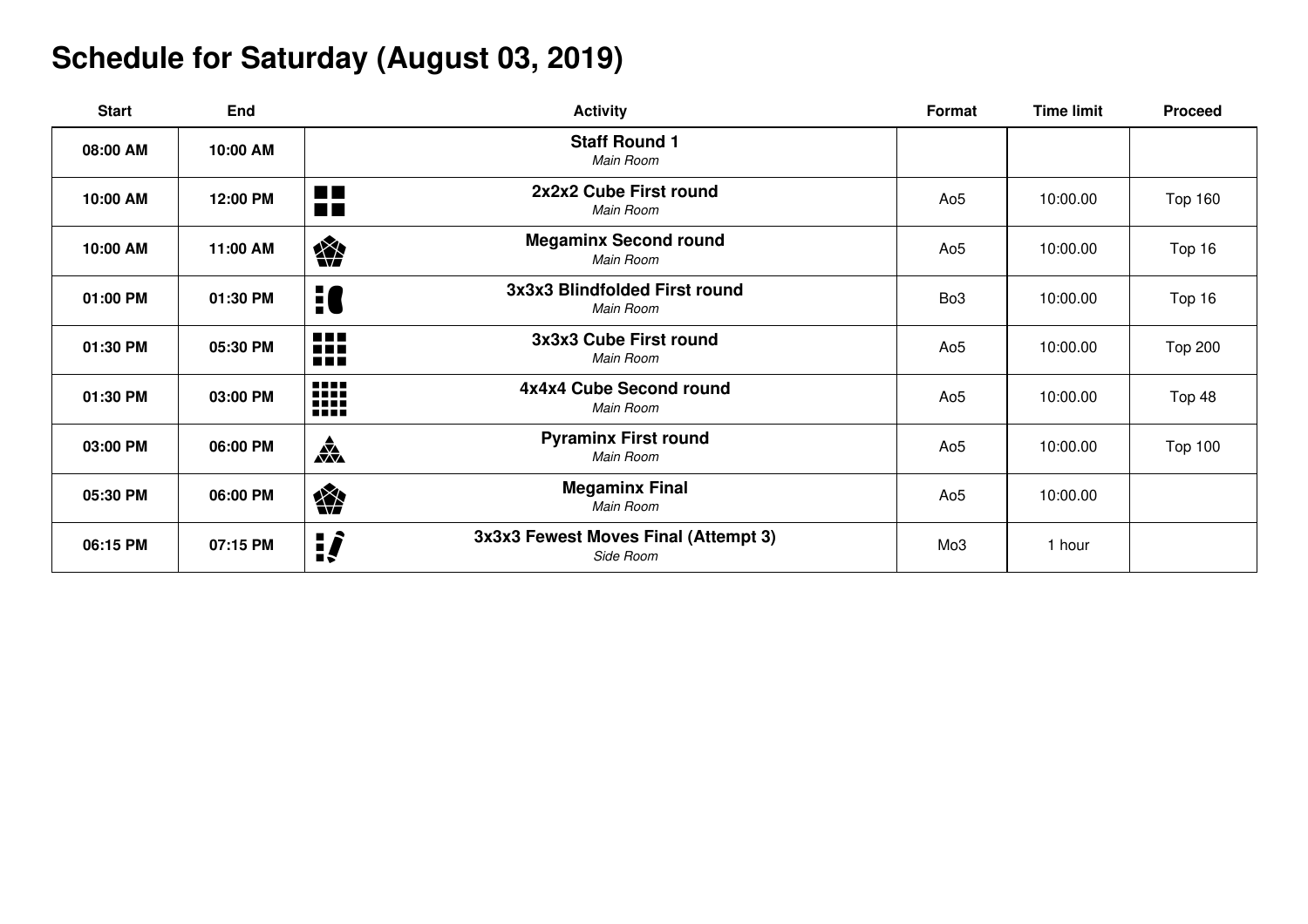# **Schedule for Sunday (August 04, 2019)**

| <b>Start</b> | <b>End</b> |                                  | <b>Activity</b>                            | Format          | <b>Time limit</b> | <b>Proceed</b> |
|--------------|------------|----------------------------------|--------------------------------------------|-----------------|-------------------|----------------|
| 08:00 AM     | 09:00 AM   | <b>i</b>                         | 4x4x4 Blindfolded Final<br>Main Room       | Bo <sub>3</sub> | 10:00.00          |                |
| 09:00 AM     | 10:30 AM   | $\blacksquare$<br>$\blacksquare$ | 2x2x2 Cube Second round<br>Main Room       | Ao <sub>5</sub> | 10:00.00          | Top 64         |
| 09:00 AM     | 10:30 AM   | 88<br>FFF                        | 3x3x3 Cube Second round<br>Main Room       | Ao <sub>5</sub> | 10:00.00          | Top 80         |
| 10:15 AM     | 11:00 AM   | 森                                | <b>Pyraminx Second round</b><br>Main Room  | Ao <sub>5</sub> | 10:00.00          | Top 48         |
| 10:30 AM     | 11:30 AM   | W                                | 5x5x5 Cube Second round<br>Main Room       | Ao <sub>5</sub> | 10:00.00          | Top 16         |
| 11:00 AM     | 11:30 AM   | $\bigotimes$                     | <b>Skewb Second round</b><br>Main Room     | Ao <sub>5</sub> | 10:00.00          | Top 16         |
| 11:00 AM     | 12:00 PM   | W                                | 4x4x4 Cube Semi Final<br>Main Room         | Ao <sub>5</sub> | 10:00.00          | Top 16         |
| 11:30 AM     | 12:00 PM   | <b>Elle</b>                      | 3x3x3 One-Handed Second round<br>Main Room | Ao <sub>5</sub> | 10:00.00          | Top 16         |
| 11:30 AM     | 12:30 PM   | $\blacksquare$<br><b>MIL</b>     | 2x2x2 Cube Semi Final<br>Main Room         | Ao <sub>5</sub> | 10:00.00          | Top 16         |
| 12:00 PM     | 12:40 PM   | <b>.</b><br>m                    | 3x3x3 Cube Semi Final<br>Main Room         | Ao <sub>5</sub> | 10:00.00          | Top 16         |
| 12:00 PM     | 12:40 PM   | 森                                | <b>Pyraminx Semi Final</b><br>Main Room    | Ao <sub>5</sub> | 10:00.00          | Top 16         |
| 01:20 PM     | 01:40 PM   | <b>X</b>                         | <b>Square-1 Final</b><br>Main Room         | Ao <sub>5</sub> | 10:00.00          |                |
| 01:40 PM     | 02:00 PM   | 森                                | <b>Pyraminx Final</b><br>Main Room         | Ao <sub>5</sub> | 10:00.00          |                |
| 02:00 PM     | 02:20 PM   | W                                | 5x5x5 Cube Final<br>Main Room              | Ao <sub>5</sub> | 10:00.00          |                |
| 02:20 PM     | 02:40 PM   | $\bigotimes$                     | <b>Skewb Final</b><br>Main Room            | Ao <sub>5</sub> | 10:00.00          |                |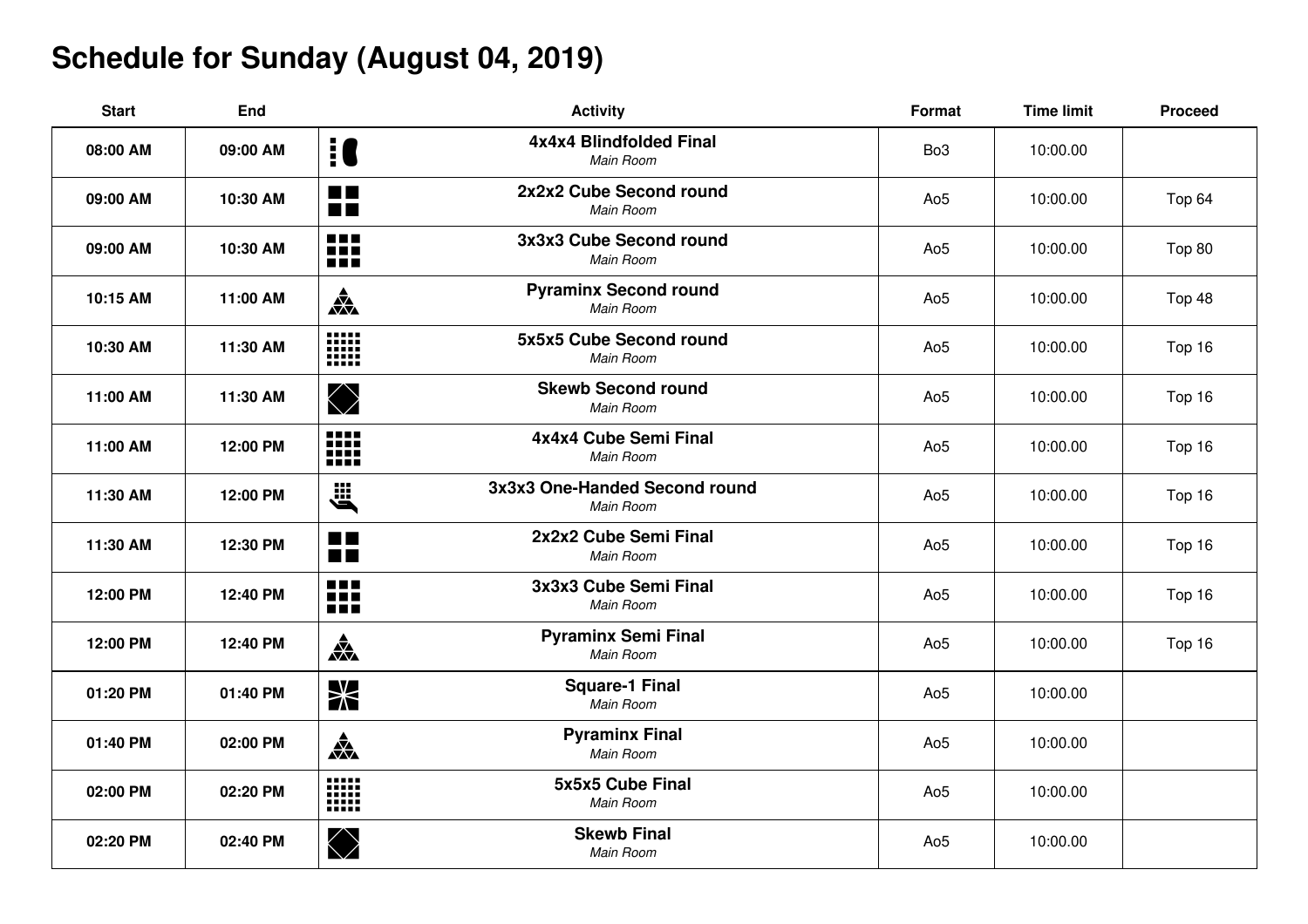| <b>Start</b> | End      | <b>Activity</b>                                                                 | Format          | <b>Time limit</b> | <b>Proceed</b> |
|--------------|----------|---------------------------------------------------------------------------------|-----------------|-------------------|----------------|
| 02:40 PM     | 03:00 PM | 4x4x4 Cube Final<br><b>BEER</b><br>W<br>Main Room                               | Ao <sub>5</sub> | 10:00.00          |                |
| 03:00 PM     | 03:20 PM | 2x2x2 Cube Final<br>$\blacksquare$<br><b>TILL</b><br>Main Room                  | Ao <sub>5</sub> | 10:00.00          |                |
| 03:20 PM     | 03:40 PM | 3x3x3 One-Handed Final<br>Ë,<br>Main Room                                       | Ao5             | 10:00.00          |                |
| 03:40 PM     | 04:00 PM | 3x3x3 Blindfolded Final<br>H<br>Main Room                                       | Bo <sub>3</sub> | 10:00.00          |                |
| 04:00 PM     | 05:20 PM | <b>A</b> 2019<br>3x3x3 Cube Final<br><b>BRIT</b><br>Main Room<br>$\blacksquare$ | Ao <sub>5</sub> | 10:00.00          |                |
| 05:30 PM     | 06:00 PM | <b>Awards</b><br>Main Room                                                      |                 |                   |                |